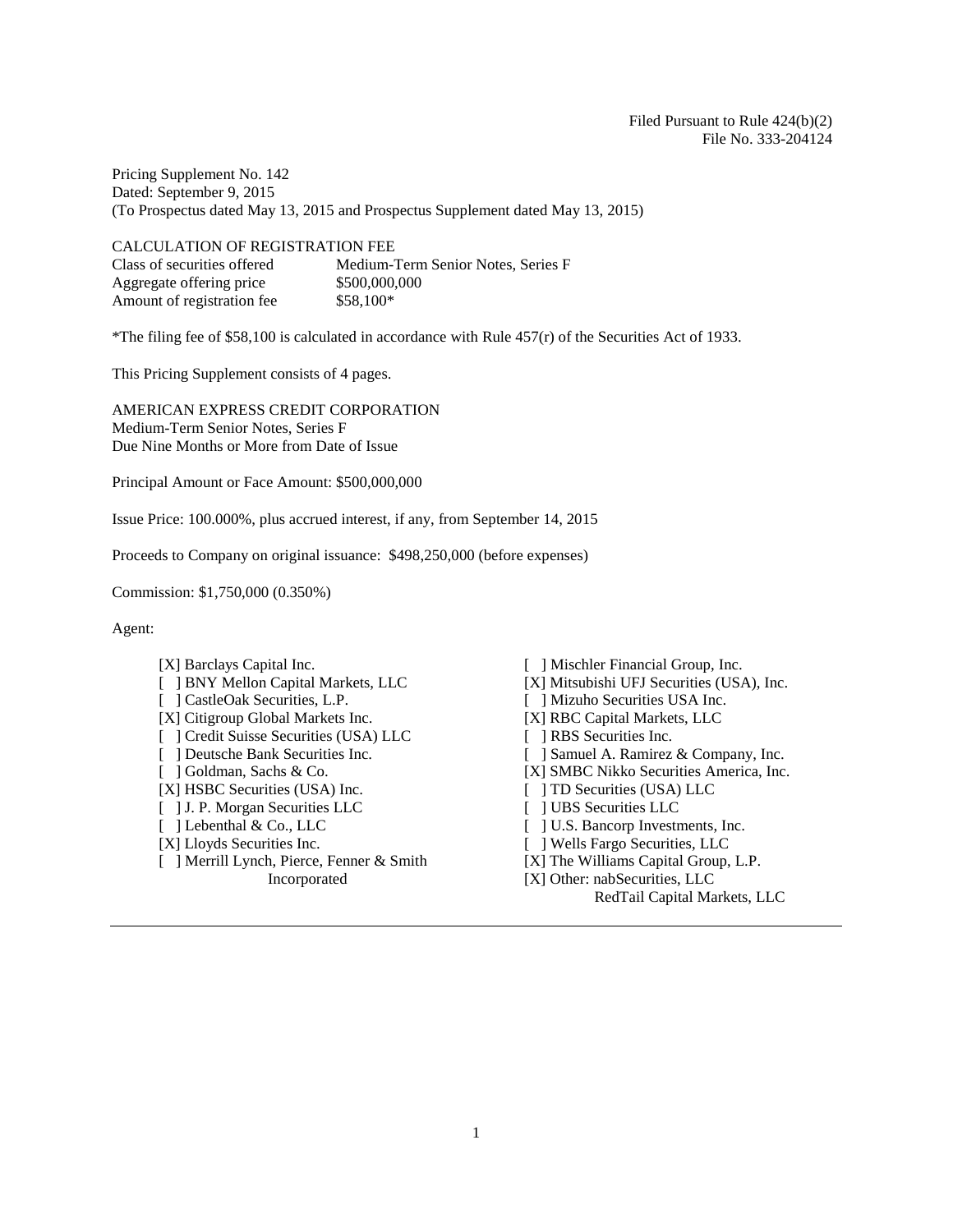| Agent                                  | Amount                     |
|----------------------------------------|----------------------------|
|                                        | \$100,000,000              |
|                                        | \$100,000,000              |
|                                        | \$100,000,000              |
|                                        | \$100,000,000              |
|                                        | \$23,750,000               |
|                                        | \$23,750,000               |
|                                        | \$23,750,000               |
|                                        | \$23,750,000               |
|                                        | \$2,500,000                |
|                                        | \$2,500,000                |
|                                        | \$500,000,000              |
| Agents' capacity on original issuance: | $\lceil \ \rceil$ As Agent |
|                                        | [X] As Principal           |

If as principal:

[ ] The Notes are being offered at varying prices related to prevailing market prices at the time of resale. [X] The Notes are being offered at a fixed initial public offering price of 100.000% of Principal Amount or Face Amount.

Form of Note: [X] Global [ ] Definitive

| Trade Date: | September 9, 2015 |
|-------------|-------------------|
|-------------|-------------------|

Original Issue Date: September 14, 2015

Stated Maturity: September 14, 2020

Specified Currency (if other than U.S. Dollars): N/A

Authorized Denominations: Minimum denominations of \$2,000 and integral multiples of \$1,000 in excess thereof

Interest Payment Dates: Interest on the notes is payable on March 14, June 14, September 14 and December 14 of each year, beginning December 14, 2015; subject to adjustment in accordance with the modified following business day convention.

First Interest Payment Date: December 14, 2015

Indexed Principal Note: [ ] Yes (See Attached) [X] No

Type of Interest Rate: [ ] Fixed Rate [X] Floating Rate [ ] Indexed Rate (See Attached)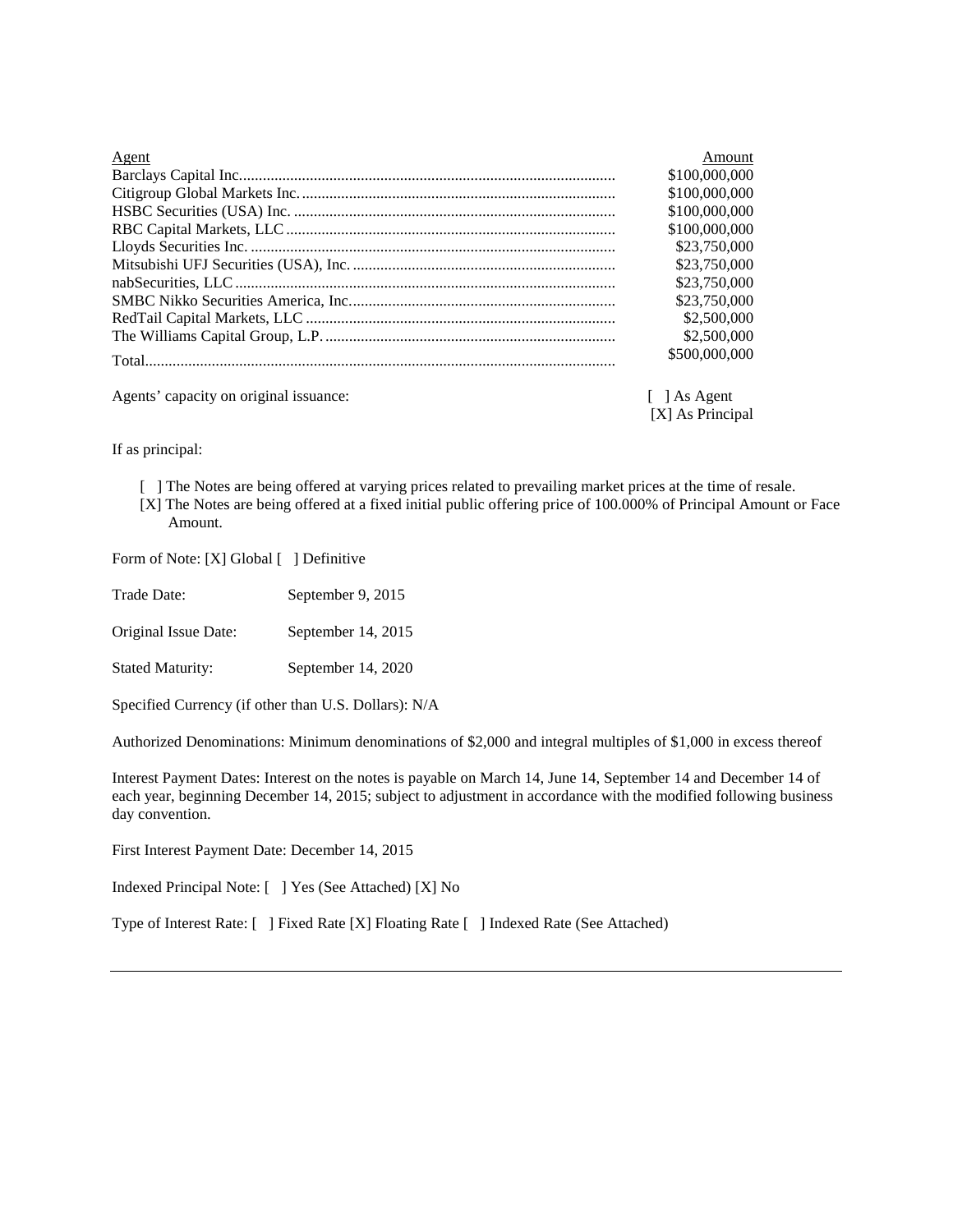Interest Rate (Fixed Rate Notes): N/A

Initial Interest Rate (Floating Rate Notes): TBD

| Base Rate: | $\Box$ CD Rate | [ Commercial Paper Rate  |
|------------|----------------|--------------------------|
|            | [ EURIBOR      | [ ] Federal Funds Rate   |
|            | [X] LIBOR      | [ ] Treasury Rate        |
|            | [ ] Prime Rate | [ ] Other (See Attached) |

Calculation Agent: The Bank of New York Mellon

Computation of Interest:

| [ $\sqrt{30}$ over 360 | [ ] Actual over Actual   |
|------------------------|--------------------------|
| [X] Actual over 360    | [ ] Other (See Attached) |

Interest Reset Dates: Quarterly on the 14th day of each March, June, September and December; subject to adjustment in accordance with the modified following business day convention.

Rate Determination Dates: Second London banking day prior to applicable Interest Reset Date

Index Maturity: 90 days

Spread  $(+/-): +105$  basis points

Spread Multiplier: None

Change in Spread, Spread Multiplier or Fixed Interest Rate prior to Stated Maturity: [ ] Yes (See Attached) [X] No

Maximum Interest Rate: None

Minimum Interest Rate: None

Amortizing Note: [ ] Yes (See Attached) [X] No

Optional Redemption: [X] Yes [ ] No

Optional Redemption Dates: On or after the date that is 31 days prior to maturity Redemption Prices: 100% of the principal amount of the notes being red 100% of the principal amount of the notes being redeemed, together with any accrued and unpaid interest thereon to, but excluding, the date fixed for redemption

| Redemption: | [ ] In whole only and not in part |
|-------------|-----------------------------------|
|             | [X] May be in whole or in part    |

| Optional Repayment: [ ] Yes [X] No                                           |            |
|------------------------------------------------------------------------------|------------|
| <b>Optional Repayment Dates:</b>                                             | N/A        |
| <b>Optional Repayment Prices:</b>                                            |            |
| Discount Note: [ ] Yes [X] No<br>Total Amount of OID:<br>Bond Yield to Call: | N/A<br>N/A |